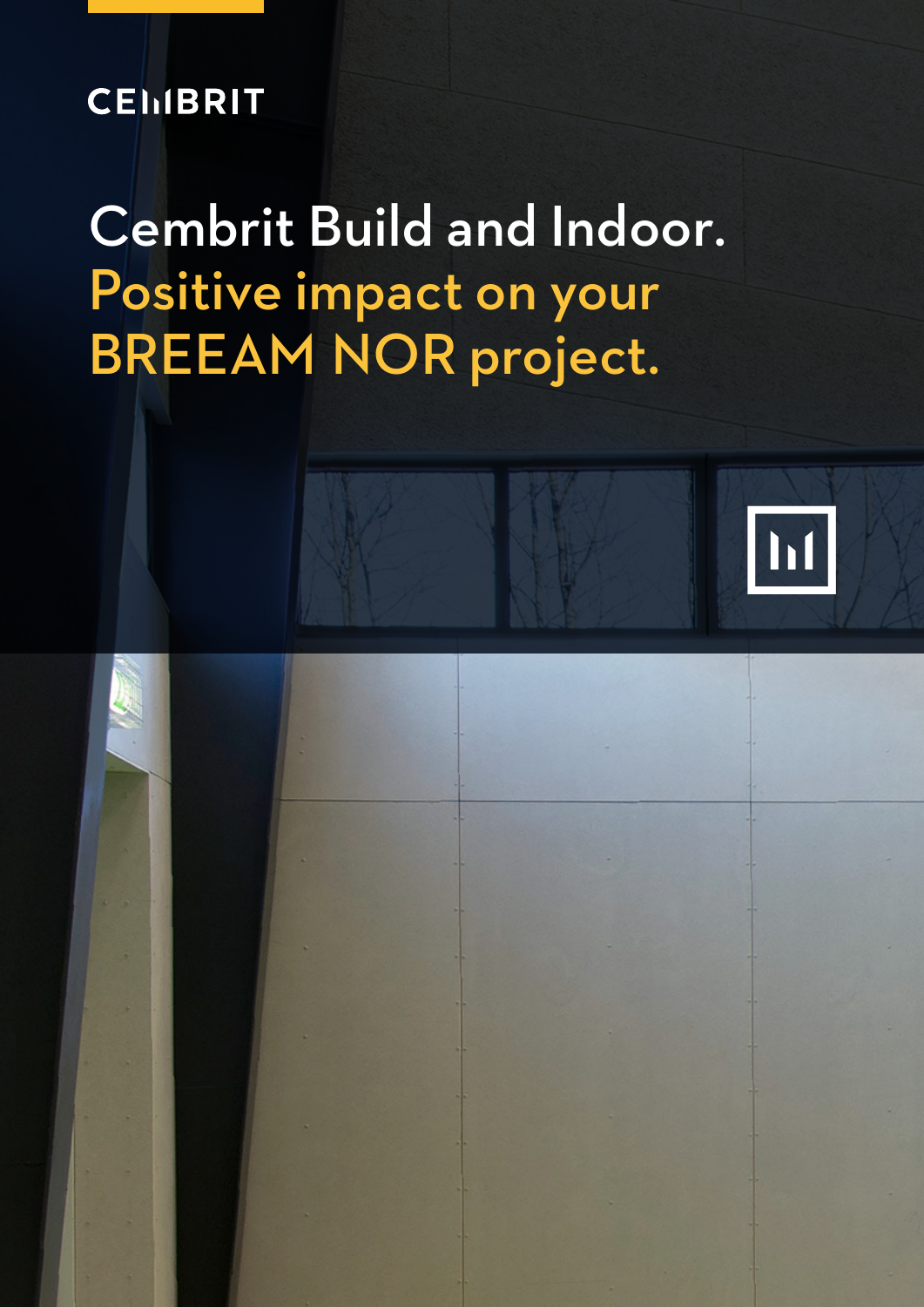Cembrit facade boards contribute to embedding sustainability actions in the management and design stages.



Cembrit indoor products contribute to a healthy internal environment, without hazardous substances and odour.



Cembrit production facilities continuously improve processes to lower energy consumptions.



BREEAM is based on a holistic assessment, and it is a voluntary Sustainability Certification rating scheme for the built environment. It is developed in UK and adapted to the Norwegian building code as BREEAM NOR.

Cembrit build and indoor products are evaluated in 10 categories; Management, Health and Wellbeing, Energy, Transport, Water, Materials, Waste, Land use and ecology, Pollution and Innovation. The sustainability performance of a building is evaluated on specific criteria within each of these categories.

The BREEAM NOR scheme, New Construction, provides a Sustainable Built Environment framework that helps clients manage and mitigate risk through demonstrating sustainability performance during all building phases.



#### It offers the possibility to calculate the LCA and LCC of the total building at all building stages and serves as a decision tool to optimise the building according to the requirements as well as altering the choice of material for the final certification.

Cembrit build and indoor products contribute to the BREEAM NOR certification in the Management, Health and Wellbeing, Energy, Materials and Waste categories.

Our contribution in these categories is the high transparency on the life cycle assessment (LCA) as well as the long lifetime and low maintenance of Cembrit build and indoor products which lowers the operational energy and costs in the building's lifetime.

Cembrit build and indoor boards are designed for robustness. The raw material composition makes the fibre cement boards a light weight and exceptionally strong and durable product.

## Choose Cembrit for your sustainable building

## Contribution to BREEAM NOR

#### **MANAGEMENT**

Cembrit build and indoor products contribute to embedding sustainability actions through the management and design stages, e.g. with 3rd party validated Environmental Product Declarations (EPD), documentation and detailed guidance on our products.

Our products encourage sustainable management with products which are strong and require none or very little maintenance. This results in none or few costs associated with operation and contributes to reduced Life Cycle Cost which supports an economically sustainable design. The durability, robustness and long product lifetime help building owners achieve low Total Life Cycle Costs (LCC) throughout the building's lifetime with no aftercare.

#### **HEALTH AND WELLBEEING**

Cembrit Indoor products set limit values for the emission of VOC, formaldehyde and ammonia through a M1 certification. Through this certification, chemical emission and odour deriving from the product and into the indoor air are documented.

Cembrit build and indoor products ensure the building's acoustic performance. The combination of high density and stiffness provides a high sound insulation performance and contributes to good room acoustics and soundproofing between rooms, which are documented according to harmonised standards.

#### **ENERGY**

Cembrit build and indoor products are maintenance-free, and the low weight enables an energy efficient design. Our production facilities continuously improve processes to lower energy consumptions and environmental impacts while at the same time reducing costs for energy as well as operating costs in the building's lifetime. Cembrit build products are mounted in a ventilated facade structure with a ventilation gab at the bottom of the facade.

Our Cembrit Windstopper products have a very low vapour transmission resistance enabling moisture from inside the building to pass through.

Our Cembrit Multi Force boards is resistant to both rot and mould, which makes them high quality multi-purpose boards for indoor use.



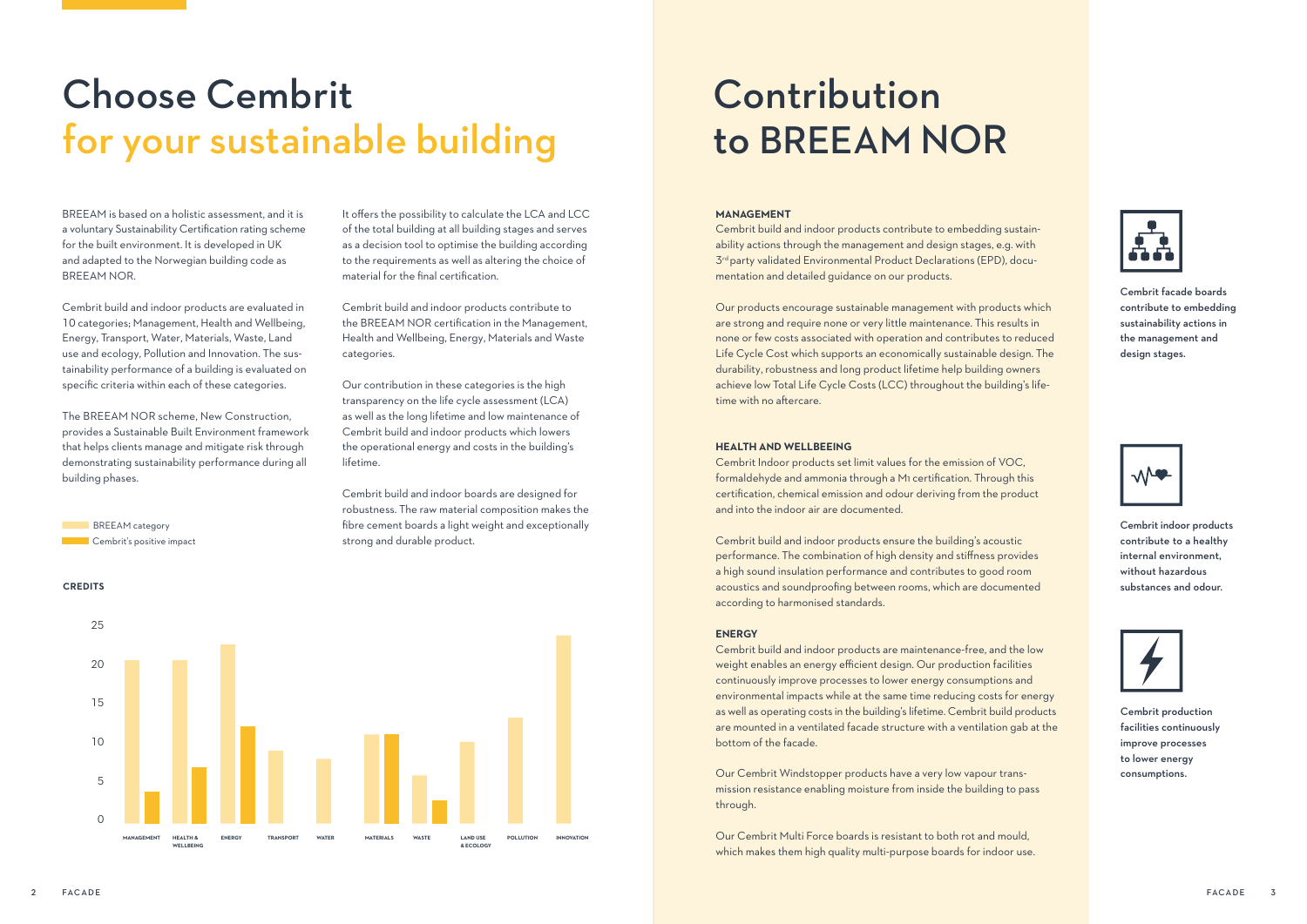

Cembrit strives to minimise transportation of raw materials and to lower CO<sup>2</sup> emissions from transport where possible.

> Cembrit facade boards have a low risk to the environment during the product lifetime.

#### **MATERIALS**

At Cembrit, we constantly focus on reducing emission related impacts on the environment to keep consumption of non-renewable resources to a minimum across all stages of the building's life cycle. We can deliver data for the Life Cycle Assessment of a building through our 3<sup>rd</sup> party verified Environmental Product Declaration.

We report our environmental impact from extraction, operations and activities associated with our product and the product supply chain. Our Code of Conduct outlines a set of principles and minimum standards regarding ethical behaviour and social responsibility.

Cembrit strives to be a socially responsible company in relation to effects on nature and on local and global communities from business activities. Cembrit does not use forced labour nor do we make use of child labour in any of our operations.

Cembrit build and indoor boards are long-lasting products with little service need and an expected lifetime of 40-60 years. The composition of fibres and cement-based materials provides a unique combination of lightness, technical performance and exceptional strength and a product that is remarkably robust and durable.

Cembrit build and indoor boards are easily dismantled in a non-destructive way simply by removing the mounting screws and installing a new board when using the recommended mounting screws from Cembrit.

All cement and mineral fillers are extracted locally and delivered directly to Cembrit factories. The cellulose in Cembrit facade boards is FCS certified wood fibres from either pine or spruce.

Load-bearing structures and performance of individual materials have a significant impact on the fire safety of a building. Cembrit build and indoor products are non-combustible with a reaction to fire class A1 for Indoor products and A2-s1, d0 for build products.



#### **WASTE**

Cembrit build and indoor products can easily be removed and separated from the building construction. This increases the possibility of reuse in a similar function or with the highest possible quality of recycling the product in a similar function.

When installed correclty and in compliance wiht Cembrit installations manuals and guidelines, we have focus to avoid sending the products to landfill.





#### Gruvedalen in Longyaerbyen, Svalbard, Norway

Construction year: 2018 Cembrit product: Cembrit Windstopper Extreme, Cembrit Construction, Cembrit Transparent, Cembrit Cover

Private residentials located in Gruvedalen Svalbard in Norway. When designing this project, the sustainable focus has been on handling both climate and environmental challenges during construction and in use. For this project Cembrit delivered products, to live up to the architectural ex-pression and high demands for exposed surfaces.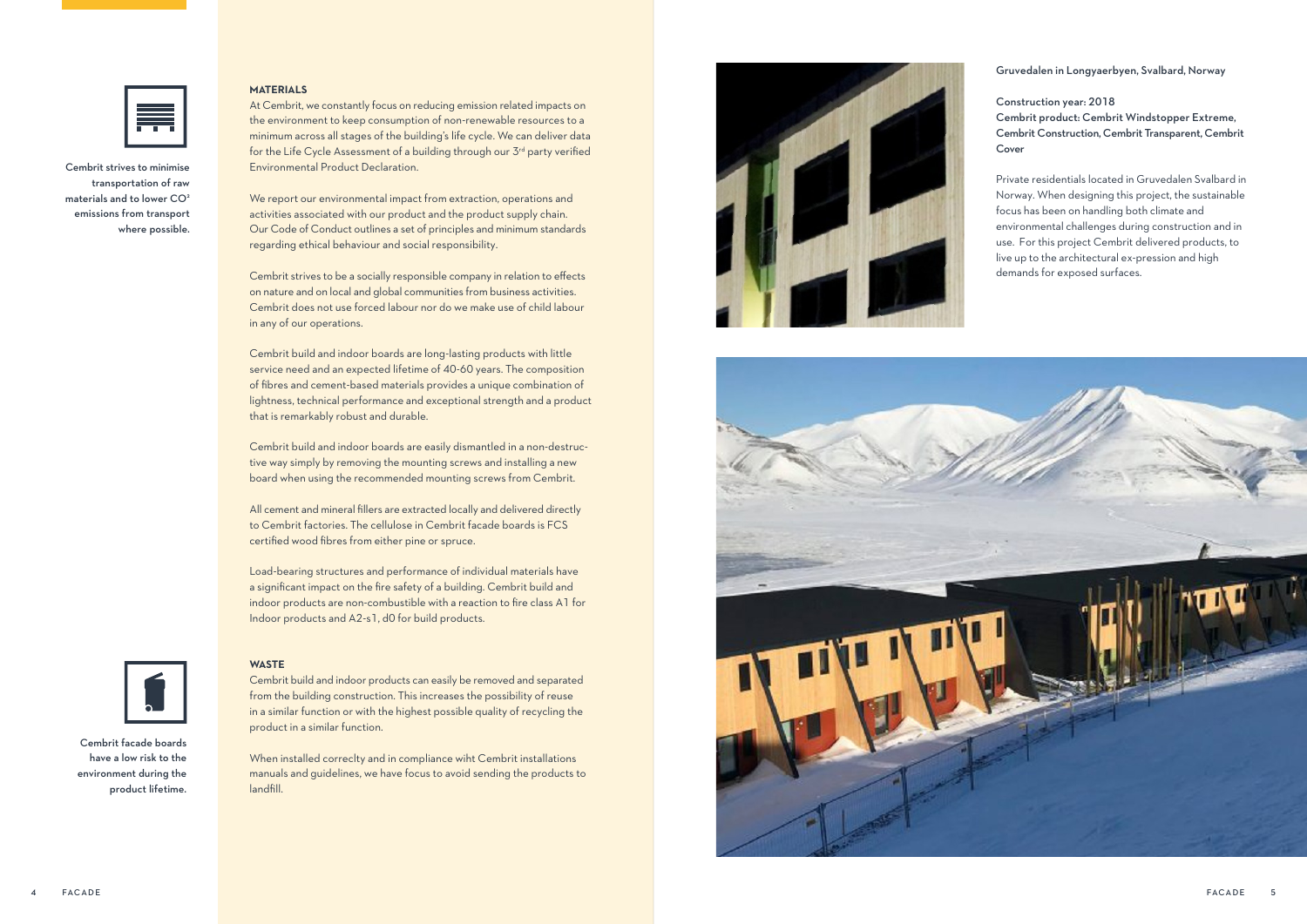**ENE 0.1 (12 Credits)**

Energy efficiency

ENERGY

**MAN 0.2 (4 Credits)**



Life cycle cost and service life planning

**HEA 0.2 (5 Credits)** Indoor air quality

**HEALTH &** WELLBEING

### **HEA 0.5 (2 Credits)** Acoustic performance



**MAT 0.1 (7 Credits)** Life cycle impacts

**MAT 0.3 (3 Credits)** Responsible sourcing of materials

**MAT 0.5 (1 Credits)** Designing for durability

**WST 0.1 (3 Credits)** Construction waste management

# Positive Impact.

Cembrit build and indoor products will positively impact up to 37 credits of the overall score in a BREEAM NOR project. Credits available for a BREEAM NOR project are assessed individually for each project.



**MATERIALS** 

BREEAM NOR New Construction scheme provides an independent 3<sup>rd</sup> party validated assessment on the sustainability performance of an individual new building and the surrounding environment. The system also focuses on improving the economic and social impact of the building during its lifetime in a costeffective manner. Cembrit build and indoor boards positively impact

the highlighted criteria according to the BREEAM NOR manual for New Construction, 2016

### Cembrit build and indoor products – criteria impact